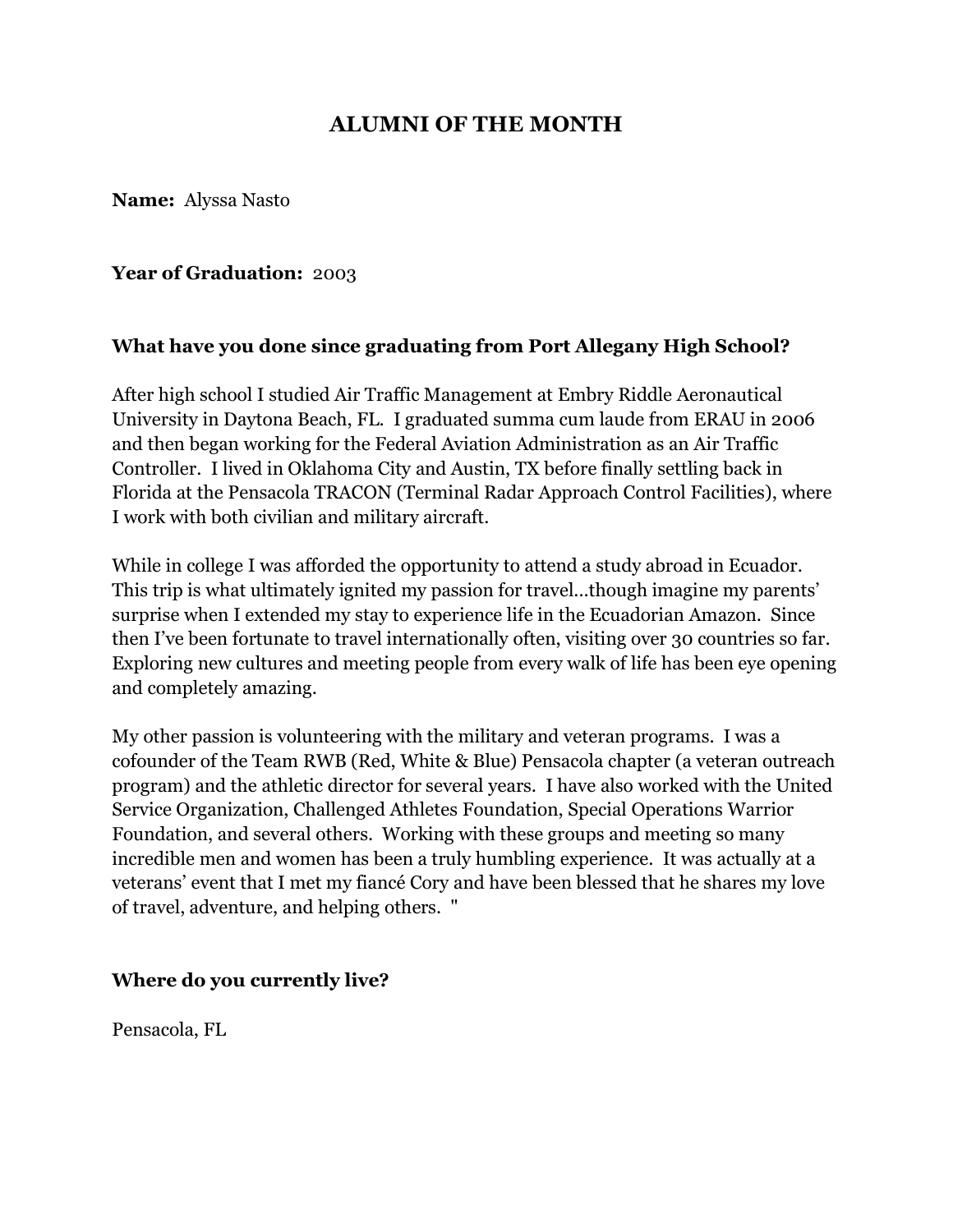## **Who was your favorite teacher in high school? Why were they your favorite?**

So many of my teachers made a huge impact on my life, so it's very hard to narrow it down. Two that really stood out for me were Mr. VanGorden and Mr. Potter.

Mr. VanGorden seemed to have a way of teaching that not only made me understand math, but love learning it as well. He also had a sense of humor that, while not understood by all, was absolutely hilarious.

Mr. Potter played a more personal role in my life as a teacher, a golf coach, and a mentor. He was caring, compassionate, and pushed me to be better at whatever it was I chose to do in life.

Thank you both for having such an enormous impact on my future.

## **What is your fondest memory of Port Allegany High School?**

Basketball made for some of the best memories I have from high school. The team camaraderie and not taking ourselves too seriously led to some appreciable and humorous moments.

I'm still good friends with many of my teammates to this day.